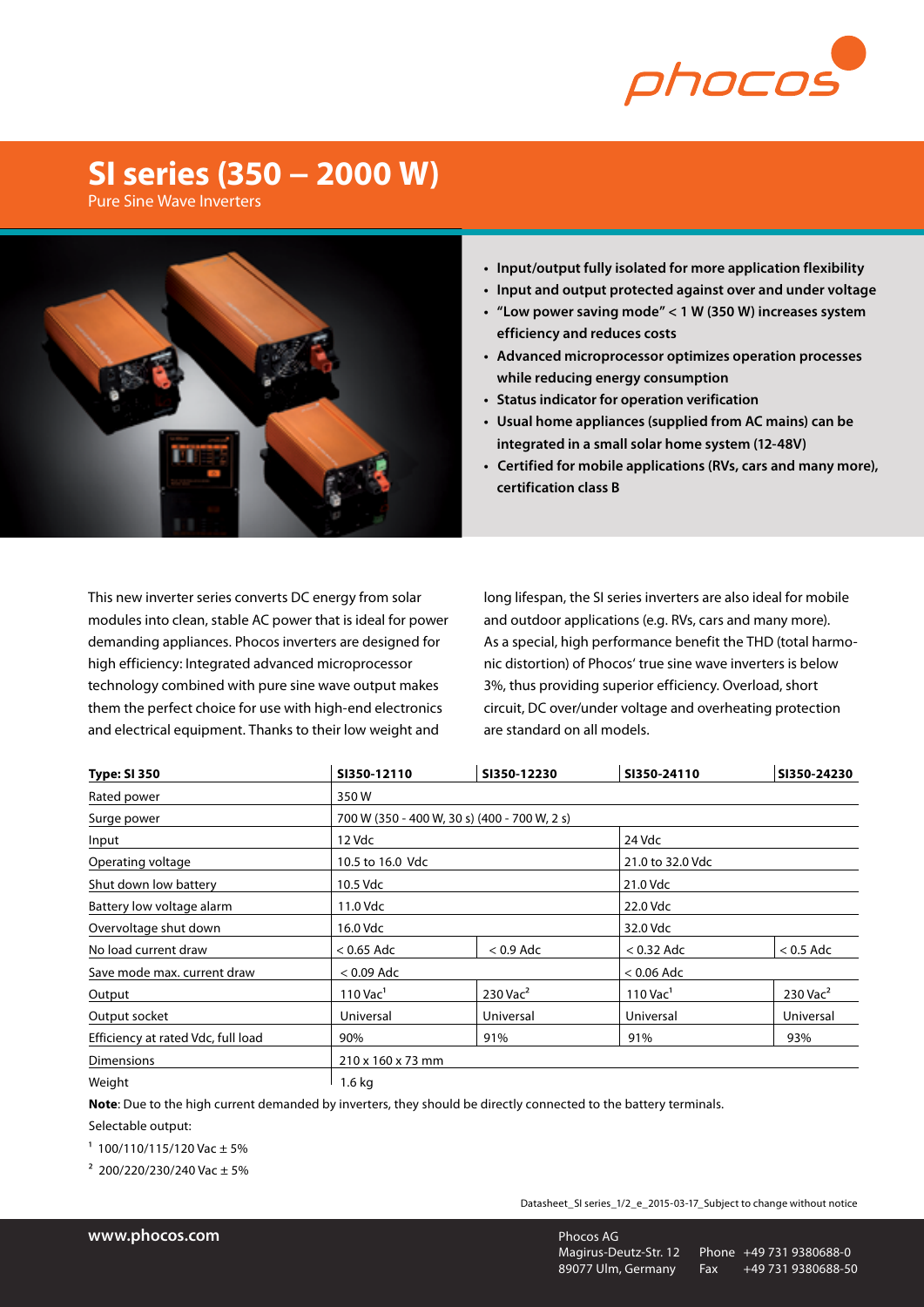

## **SI series (350 − 2000 W)**

Pure Sine Wave Inverters

| <b>Type: SI 700</b>                 |                                                                  |              |          |                              |                  |                  | SI700-12110   SI700-12230   SI700-24110   SI700-24230   SI700-48110   SI700-48230 |
|-------------------------------------|------------------------------------------------------------------|--------------|----------|------------------------------|------------------|------------------|-----------------------------------------------------------------------------------|
| Rated power                         | 700W                                                             |              |          |                              |                  |                  |                                                                                   |
| Surge power                         | 700 - 1400 W, 6 s                                                |              |          |                              |                  |                  |                                                                                   |
| Input                               | 12 Vdc<br>24 Vdc<br>48 Vdc                                       |              |          |                              |                  |                  |                                                                                   |
| Operating voltage                   | 10.3 to 15.8 Vdc                                                 |              |          | 20.6 to 31.6 Vdc             |                  | 41.2 to 61.2 Vdc |                                                                                   |
| Shut down low battery               | 10.3 Vdc                                                         |              |          | 20.6 Vdc                     |                  | 41.2 Vdc         |                                                                                   |
| Battery low voltage alarm           | 10.6 Vdc                                                         |              |          | 21.2 Vdc                     |                  | 42.0 Vdc         |                                                                                   |
| Overvoltage shut down               | 15.8 Vdc                                                         |              | 31.6 Vdc |                              | 61.2 Vdc         |                  |                                                                                   |
| No load current draw                | $<$ 1.25 Adc                                                     | $< 1.2$ Adc  |          | $< 0.64$ Adc                 | $<$ 0.6 Adc      | $< 0.31$ Adc     | $< 0.28$ Adc                                                                      |
| Save mode max. current draw         | $< 0.25$ Adc                                                     | $< 0.15$ Adc |          |                              | $< 0.08$ Adc     |                  |                                                                                   |
| Output                              | 110 Vac                                                          | 230 Vac      |          | 110 Vac                      | 230 Vac          | 110 Vac          | 230 Vac                                                                           |
| Output socket                       | Universal                                                        | Universal    |          | Universal                    | Universal        | Universal        | Universal                                                                         |
| Efficiency at rated Vdc, full load  | 89%                                                              | 91%          |          | 92%                          | 91%              | 93%              | 94%                                                                               |
| <b>Dimensions</b>                   | 310 x 192 x 75 mm                                                |              |          |                              |                  |                  |                                                                                   |
| Weight                              | 2.7 kg                                                           |              |          |                              |                  |                  |                                                                                   |
| <b>Type: SI 1500</b>                | SI1500-24110                                                     |              |          | SI1500-24230<br>SI1500-48110 |                  |                  | SI1500-48230                                                                      |
| Rated power                         | 1500W                                                            |              |          |                              |                  |                  |                                                                                   |
| Surge power                         | 1650 - 1750 W, 180 s; 1750 - 3000 W, 6 s                         |              |          |                              |                  |                  |                                                                                   |
| Input                               | 24 Vdc<br>48 Vdc                                                 |              |          |                              |                  |                  |                                                                                   |
| Operating voltage                   | 20.6 to 31.6 Vdc                                                 |              |          |                              | 41.2 to 61.2 Vdc |                  |                                                                                   |
| Shut down low battery               | 20.6 Vdc                                                         |              |          | 41.2 Vdc                     |                  |                  |                                                                                   |
| Battery low voltage alarm           | 21.2 Vdc                                                         |              |          | 42.0 Vdc                     |                  |                  |                                                                                   |
| Overvoltage shut down               | 31.6 Vdc                                                         |              |          | 61.2 Vdc                     |                  |                  |                                                                                   |
| No load current draw                | $< 0.75$ Adc<br>$< 0.7$ Adc                                      |              |          | $< 0.4$ Adc                  | $<$ 0.4 Adc      |                  |                                                                                   |
| Save mode max. current draw         | $<$ 0.15 Adc                                                     |              |          | $<$ 0.09 Adc                 |                  |                  |                                                                                   |
| Output                              | 110 Vac                                                          |              | 230 Vac  | 110 Vac                      |                  |                  | 230 Vac                                                                           |
| Output socket                       | Universal                                                        |              |          | Universal<br>Universal       |                  |                  | Universal                                                                         |
| Efficiency at rated Vdc, full load  | 90%<br>92%                                                       |              | 93%      |                              |                  |                  |                                                                                   |
| <b>Dimensions</b>                   | 420 x 205 x 90 mm                                                |              |          |                              |                  |                  |                                                                                   |
| Weight                              | 4.8 kg                                                           |              |          |                              |                  |                  |                                                                                   |
| All inverters SI series: 700 / 1500 |                                                                  |              |          |                              |                  |                  |                                                                                   |
| <b>AC</b> regulation                | $+/- 3%$                                                         |              |          |                              |                  |                  |                                                                                   |
| Frequency swith select.             | 50/60 Hz +/-0.1%                                                 |              |          |                              |                  |                  |                                                                                   |
| Protections                         | Overload, short circuit, DC over/under voltage, over temperature |              |          |                              |                  |                  |                                                                                   |
| Waveform                            | True sine wave                                                   |              |          |                              |                  |                  |                                                                                   |
| Power factor cos Ø                  | $-90^{\circ}$ to $+90^{\circ}$                                   |              |          |                              |                  |                  |                                                                                   |
| Operating temperature               | $-20^{\circ}$ C to + 40 $^{\circ}$ C                             |              |          |                              |                  |                  |                                                                                   |
| Storage temperature                 | -30 $\degree$ C to + 70 $\degree$ C                              |              |          |                              |                  |                  |                                                                                   |
| Max. humidity                       | 90%                                                              |              |          |                              |                  |                  |                                                                                   |
| Safety standard                     | <b>UL458</b>                                                     |              |          |                              |                  |                  |                                                                                   |
| Cooling                             | Load/temperature controlled fan                                  |              |          |                              |                  |                  |                                                                                   |
| Reverse polarity protection         | No, will result in permanent damage                              |              |          |                              |                  |                  |                                                                                   |
| Remote control unit                 | Si-RSW (not for model SI 350) for 12 V and 24 V                  |              |          |                              |                  |                  |                                                                                   |

Datasheet\_SI series\_2/2\_e\_2015-03-17\_Subject to change without notice